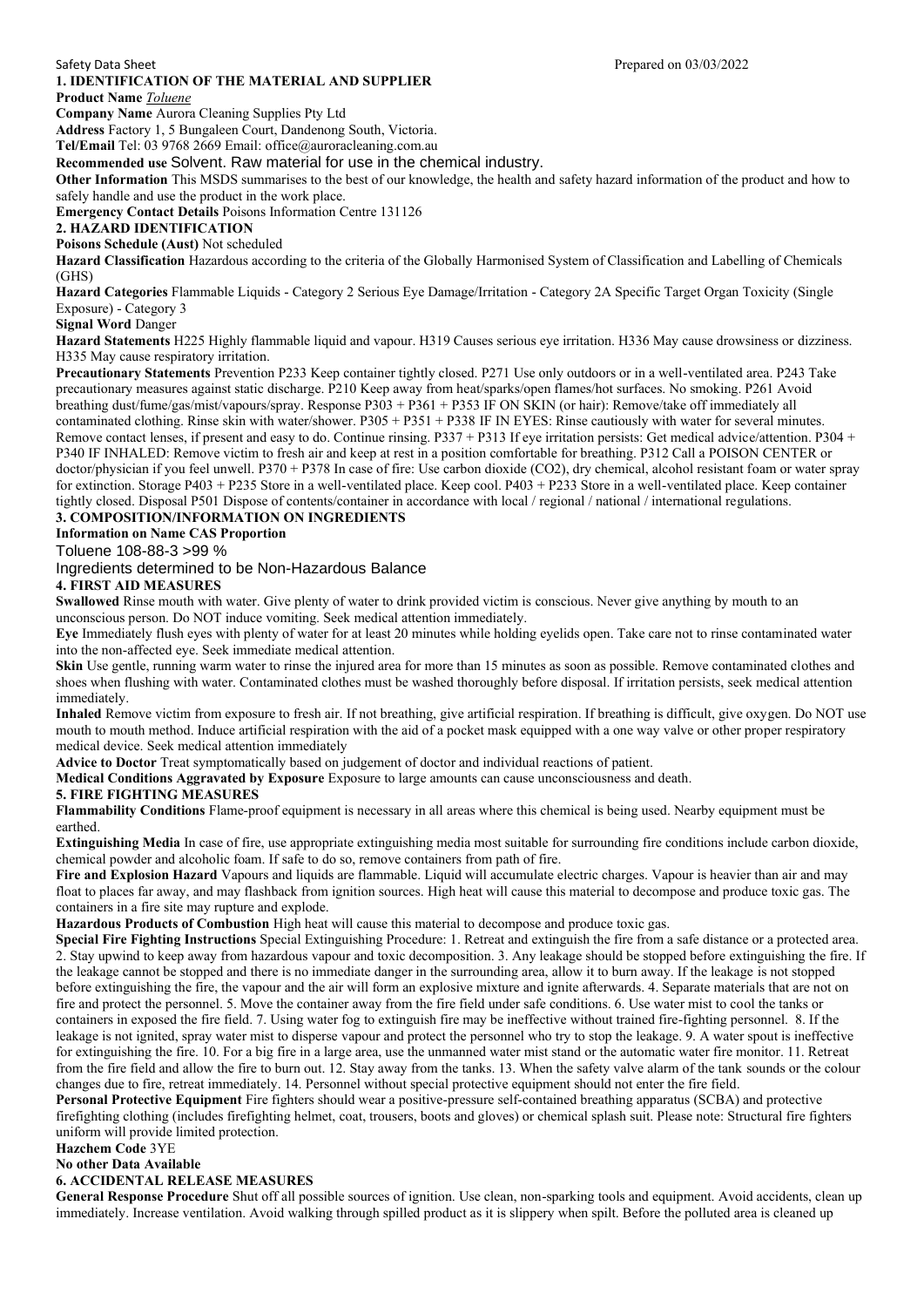completely, access to the area should be restricted. Make sure the cleaning work is performed by trained personnel. The personnel should wear appropriate personal protective equipment.

**Clean Up Procedures** Do not comes in contact with the released chemical. Avoid the released chemical from entering the sewers or sealed spaces. Stop or reduce the leakage under safe conditions if possible. Use soil, sand or similar inert non-combustible substances that will not react with the spill to surround the spill. For small spills, absorb using an absorbent that will not react with the spill. The polluted absorbent becomes as harmful as the released chemical and should be placed in the appropriate container that is capped and labelled. Use water to clean up the leakage area. For large spills, contact the fire department, emergency rescue units and supplier for assistance.

**Containment** Stop leak if safe to do so.

**Environmental Precautionary Measures** Do NOT let product reach drains or waterways. If product does enter a waterway, advise the Environmental Protection Authority or your local Waste Management.

**Evacuation Criteria** Evacuate all unnecessary personnel.

**Personal Precautionary Measures** Personnel involved in the clean-up should wear full protective clothing as listed in section 8.

## **7. HANDLING AND STORAGE**

**Handling** Highly flammable product. Avoid breathing vapours. Handle and open containers with care in a well ventilated area. Ensure that the workplace is ventilated such that the Occupational Exposure limit is not exceeded. Avoid contact with skin, eyes and clothing. Wash thoroughly after handling. Do not eat, drink or smoke in contaminated areas. Electrostatic charges may be generated during transfer. Electrostatic discharge may cause fire. Ensure electrical continuity by earthing all equipment.

**Storage** Store in a well-ventilated area, away from sunlight, ignition sources and other sources of heat. Do not store near strong oxidants. **8. EXPOSURE CONTROLS/PERSONAL PROTECTION**

## **National occupational exposure limits:**

|                                   | TWA       | STEL                          |     | <b>NOTICES</b> |
|-----------------------------------|-----------|-------------------------------|-----|----------------|
| Toluene 108-88-3                  | ppm<br>50 | mg/m3 ppm mg/m3<br>150<br>191 | 574 | Sk             |
| Agriculated by Cofe Mode Augustic |           |                               |     |                |

As published by Safe Work Australia.

TWA - The time-weighted average airborne concentration over an eight -hour working day, for a five-day working week over an entire working life.

STEL (Short Term Exposure Limit) - the average airborne concentration over a 15 minute period which should not be exceeded at any time during a normal eight -hour workday.

Sk' Notice - absorption through the skin may be a significant source of exposure. The exposure standard is invalidated if such contact should occur.

These Exposure Standards are guides to be used in the control of occupational health hazards. All atmospheric contamination should be kept too as low a level as is workable. These exposure standards should not be used as fine dividing lines between safe and dangerous concentrations of chemicals. They are not a measure of relative toxicity.

If the directions for use on the product label are followed, exposure of individuals using the product should not exceed the above standard. The standard was created for workers who are routinely, potentially exposed during product manufacture.

**Biological monitoring** No biological limit allocated.

**Engineering controls** Ensure that adequate ventilation is provided. Maintain air concentrations below recommended exposure standards. Avoid generating and inhaling mists and vapours. Keep containers closed when not in use.

**Personal Protection Equipment** RESPIRATOR: Self-contained breathing apparatus with full face-piece operated in the pressure demand. For emergencies or instances where exposure levels are not known, use a full face piece positive pressure, air supplied respirator. Warning! Air purifying respirators do not protect workers in oxygen deficient atmospheres (AS1715/1716). EYES: Chemical splash goggles and/or face shield must be worn when possibility exist for eye contact due to splashing or spraying liquid or vapour (AS1336/1337). HANDS: Wear PVC, rubber or neoprene gloves. Glove thickness has to be of minimum 1.2 mm. Do not use leather gloves (AS2161). CLOTHING: Wear impervious protective clothing including boots, lab coat, apron or coveralls and safety footwear (AS3765/2210).

**Work Hygienic Practices** Always wash hands before smoking, eating, drinking or using the toilet. Wash contaminated clothing and other protective equipment before storage or re-use.

## **9. PHYSICAL AND CHEMICAL PROPERTIES**

**Physical State** Liquid **Appearance** Liquid **Odour** Aromatic **Colour** Clear **No other data available 10. STABILITY AND REACTIVITY**

**Chemical Stability** Product is stable under directed conditions of use, storage and temperature. Highly flammable liquid and vapour. **Conditions to Avoid** Avoid Heat, sparks, static electricity, ignition sources, light.

**Materials to Avoid** Strong oxidants (such as nitrates, perchlorates and peroxides): increased risks of fire and explosion.

**Hazardous Decomposition Products** Oxides of carbon and nitrogen, smoke and other toxic fumes.

# **Hazardous Polymerisation** No Data Available

**11. TOXICOLOGICAL INFORMATION**

No adverse health effects expected if the product is handled in accordance with this Safety Data Sheet and the product label. Symptoms or effects that may arise if the product is mishandled and overexposure occurs are: **Acute Effects**

**Inhalation:** Material may be an irritant to mucous membranes and respiratory tract. Inhalation of vapour can result in headaches, dizziness and possible nausea. Inhalation of high concentrations can produce central nervous system depression, which can lead to loss of co-ordination, impaired judgement and if exposure is prolonged, unconsciousness.

**Skin contact:** Contact with skin will result in irritation.

**Ingestion:** Swallowing can result in nausea, vomiting and irritation of the gastrointestinal tract. May cause lung damage if swallowed. Small amounts of liquid aspirated into the respiratory system during ingestion or vomiting